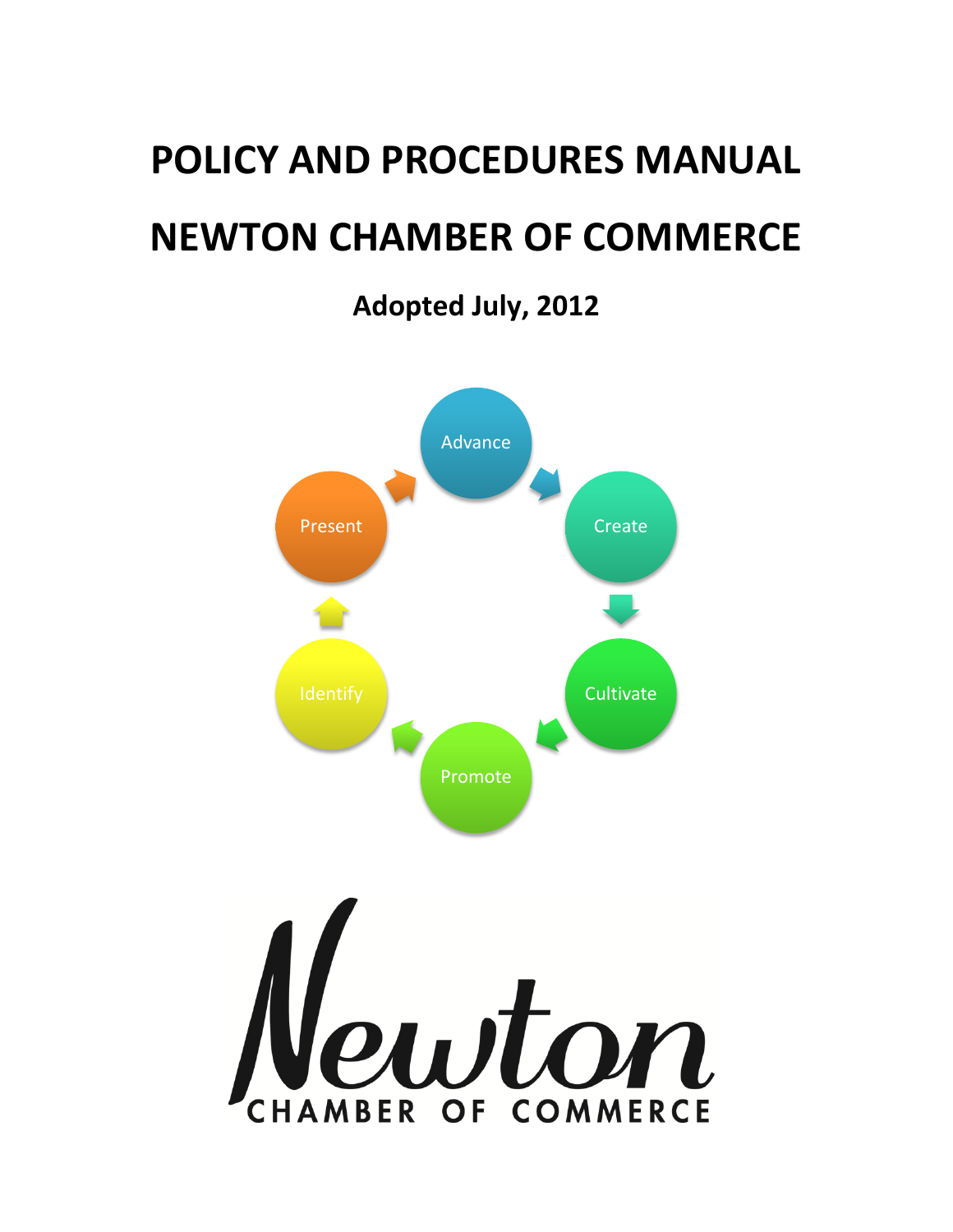# *Purpose*

This manual is intended to be a reference to the officers and members of the Newton Chamber of Commerce (NCC). Its purpose is to provide our policy; a course of action as set forth in the Bylaws as well as defined procedures; the act and manner of process to further identify the role our volunteers and staff play.

# **Committees – Driving Progress**

**Dedicated members serve on committees to continuously move the Chamber forward. The action words associated with each committee serve as the course of action.**

# **Our Committees:**

- **Welcoming** ADVANCE
- **Event** CREATE
- **Membership** CULTIVATE
- **Advocacy** PROMOTE
- **Public Relations** IDENTIFY
- **Nominating** PRESENTS

# **Our Policies and Procedures Exist to Facilitate our Mission Objectives to:**

- Provide members a forum for the exchange of information and their development
- Support and participate in our local programs
- Promote and provide exposure through our resources and community activities
- We are a voice for our members
- We act as a liaison between local government and our members
- Support efforts of expansion and revitalization
- Discover and correct abuses that are detrimental to business
- Encourage business development and growth in the community of Newton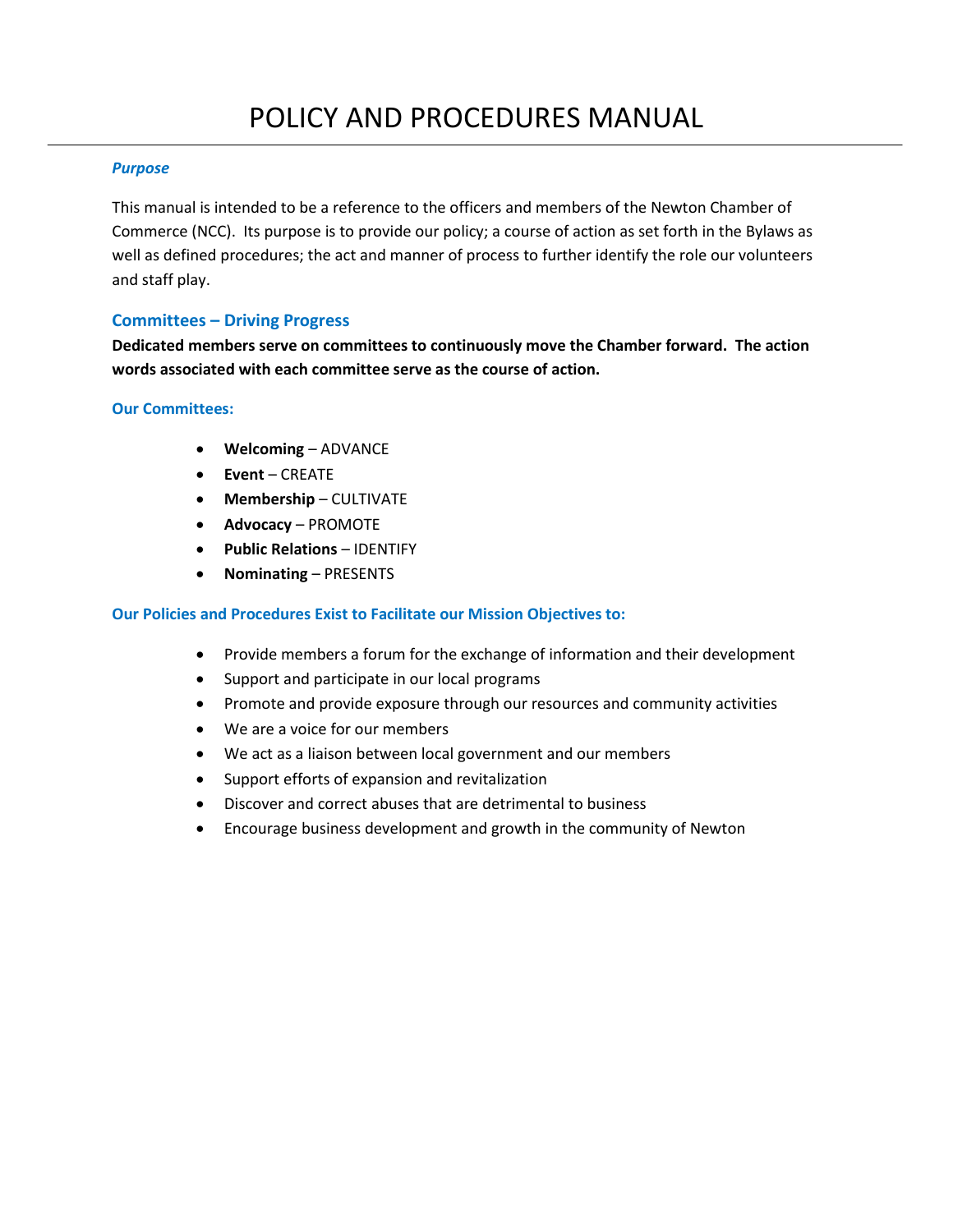# **POLICY**

# **Statement of Business Ethics**

The Newton Chamber of Commerce (NCC) recognizes that in order to maintain a strong unified membership the organization must conduct its affairs in a manner which will promote the interests of its membership without preference or prejudice. In order to accomplish this goal the Chamber adopts the following statements:

- 1. It shall be the policy of the NCC to conduct its affairs with honesty and integrity. The Chamber shall endeavor to foster a competitive business climate among its membership and to avoid assisting any individual member from gaining unfair advantage of a competitive member.
- 2. When purchasing goods and services required for the operations of the organization, Chamber members will have priority over non-members. If more than one member provides a required and acceptable product or service, preference shall be given to the member with the lowest price. If all things are equal, the purchase of products and services shall rotate among the membership.
- 3. When requested for information about the providers of products and services, Chamber members shall have priority over non-members. If more than one member provides the requested product or service, the Chamber will furnish information about the entire member providers without preference or prejudice.
- 4. The Chamber shall keep all information it may receive about the future plans of members and non-members confidential until such time as the affected individual or business elect to make the information public. In no instance should the Chamber assist one member to profit over another member from advance or insider business knowledge.

# **Conflict of Interest**

A conflict of interest arises when a Board/Executive, employee or committee member's personal affairs or interests, usually of, but not restricted to, a financial or material nature, conflicts or appear to conflict with his/her public duties and responsibilities to the Chamber, its programs, members, participants, or patrons. It is not sufficient for a Board/Executive, employee and committee member to act within the law, but must also act in a manner so scrupulous as to withstand the closest public scrutiny.

To protect their honest and impartiality, Board/Executive, employee and committee members should not be or place themselves or their families in situations where they might benefit personally, or they may be obligated to any person who might benefit from special consideration or favor on their part.

All Board/Executive, employee and committee members must exercise care in the management of their private affairs so as not to benefit, or appear to benefit from the use of information acquired during the course of their official duties, which is not generally available to the public.

All Board/Executive, employee and committee members shall not place themselves in a position where they could derive any direct or indirect benefit from any of the Chamber's contracts or transactions.

As a Board/Executive, employee and committee member you must not participate in decision-making on any matter in which you have a have a pecuniary interest to a greater extent than your fellow Chamber members.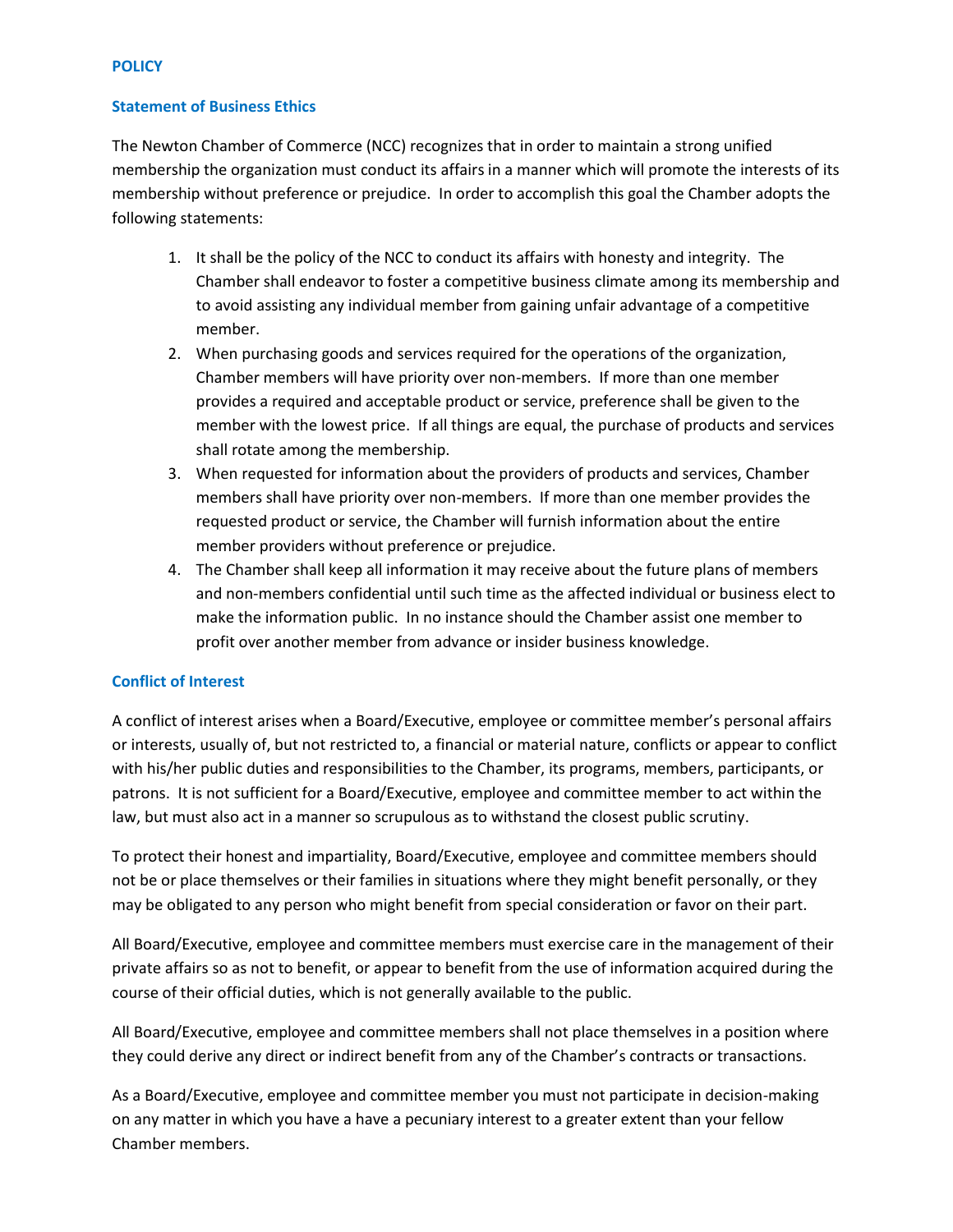When any situation arises that pertains to ethics, the position taken by a Board/Executive, employee and committee members of the Newton Chamber of Commerce must not only be legally correct but should also be a position that will stand the test of public scrutiny if necessary. If such public scrutiny could result in allegations which would likely harm or embarrass the Chamber member, the Chamber organization or any third party, then it is not the correct position to be taken.

The onus for identifying a potential conflict of interest is always on the individual.

Any individual faced with a situation concerning ethics or conduct about which they are uncertain shall consult with the President or Executive Director to determine the course of action which is appropriate.

All Board/Executive, employee and committee members shall disclose to the President or Executive Director all business, commercial or financial interests where such interest might be construed as being in actual or potential conflict with their official duties.

Definition: A pecuniary interest is something that could monetarily affect you, your spouse, your children, your parents or the parents of your spouse, or a business, which employs you or any organization in which you have an interest

\*These policies apply at all meetings of the Chamber Board and its Committees, and at all meetings of any Board, Committee or Agency to which you are appointed as a representative of the Chamber Board.

\*Annually, at the first meeting of the new Chamber Board, the Code of Ethics and Conduct shall be reviewed to ensure that it remains relevant and foremost in the minds of all participants.

It is expected of all board members to abide by the conflict of interest rules. Board members may face possible dismissal and replacement if they fail to comply. It is the duty of the President to oversee the board for failure to perform one's duties, including the rules of conflict of interest, but can also be brought to question by any other member in good standing.

# **PROCEDURES AND JOB DESCRIPTIONS**

# **Past President**

The Past President is responsible for ensuring a smooth transition of the new President into a leadership role of the Chamber and to perform the following duties:

- Ensures Proper adherence to the bylaws
- Upon expiration of their term of office, the Past President shall deliver to the Chamber any and all Chamber property.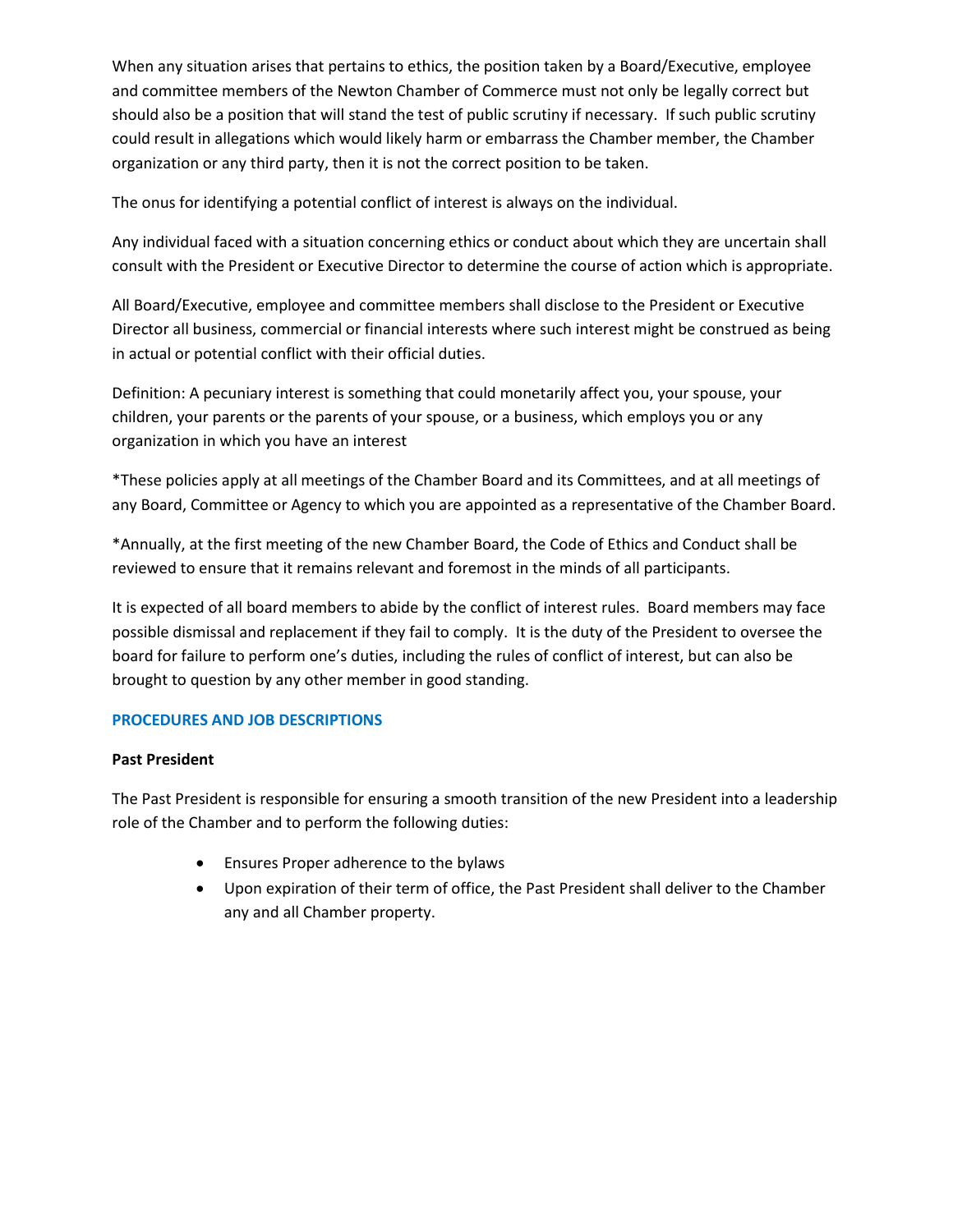# **President**

The President shall preside at all meetings and oversee general operations of the Chamber and perform the following duties:

- Prepare and forward meeting agenda items to the Executive Director
- Transact business for and on behalf of the Chamber as voted on by the Board of Directors and with the assistance of the Executive Director
- Upon expiration of their term of office, the President shall deliver to the Chamber any and all chamber property
- The President shall accompany the Executive Director to all Open houses and formal meetings with new members whenever possible
- The President is responsible for sending welcome letters to new members and providing that information to the Welcoming Committee for follow-up
- Shall forward written acknowledgements to speakers and presenters regarding their scheduled events and follow-up with a written thank-you
- Shall assist the Nominating Committee Chairperson with the meeting list of open positions
- Is an Executive Committee member and a member on other committees benefitting by their skill set

# **Vice President**

The Vice President shall help guide an active program aimed to improve business-civic conditions in preparation for the presidency and perform the following duties:

- Preside over the board meetings in the absence of the President
- Upon expiration of their term of office the Vice President shall deliver to the Chamber any and all Chamber property
- Responsible for working with the Executive Director and the Membership Committee to build membership throughout the year
- Responsible for co-chairing the Event Committee and coordinating the important events that keep the membership informed and involved
- Is on the Executive Committee

# **Secretary/Treasurer**

The Secretary/Treasurer ensures that the current records are maintained and shall maintain an accurate account record of the proceedings of the NCC and shall perform the following duties:

- Shall be responsible for oversight for the records of cash, investments, accounts receivable and other assets of the Chamber
- Responsible for gathering event fees at all events
- Upon expiration of their term of office, the Secretary/Treasurer shall deliver to the Chamber any and all Chamber property
- Is a signor on the Chamber bank account in addition to the Executive Director
- Responsible for preparing minutes for all meetings
- Monthly meeting minutes shall be forwarded to the Executive Director for mass distribution as soon as possible and not less than two days prior to the next meeting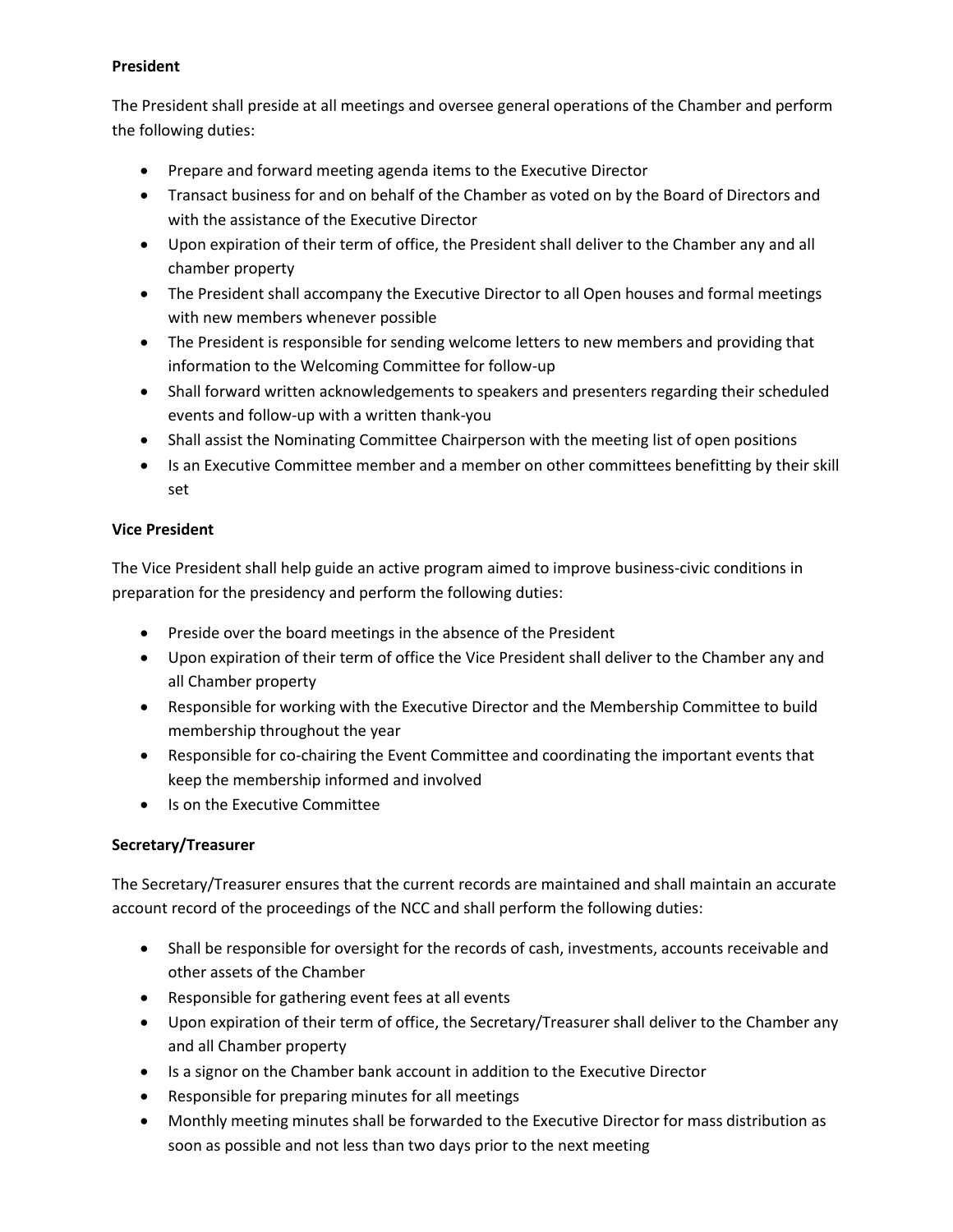# **Executive Director**

The Executive Director, upon policy and Board of Directors direction, plans, organizes, coordinates and directs the NCC and shall perform the following duties:

- The Executive Director shall work with the President and serve on all Committees to facilitate the marketing and administrative duties of the Chamber
- Shall serve as advisor to the President and sit on the Executive Committee but carry no vote as the Executive Director is considered staff and a paid position
- The Executive Director is responsible for the preparation of the annual budget for the committees and the annual operating budget for presentation to the Board of Directors for approval
- Shall collect funds, provide receipts for events and ensure deposit into the Chamber account
- Provides a Profit and Loss accounting of all events to the Board of Directors
- Shall be responsible for the generation of invoices and statements to members and payments to vendors as required
- Responsible for preparing reports for the presentation of the financial condition of the Chamber at each Board meeting
- Responsible for oversight for the records of cash, investments, accounts receivable and other assets of the Chamber
- Responsible for gathering event fees at all events
- Responsible for preparing and distributing notices, agendas and minutes for all meetinfs, events and elections in accordance with the Bylaws
- Responsible for distribution of Meeting Minutes
- Responsible for providing content for the Chamber website and the coordination of its design and maintenance
- Shall maintain the Chamber office and is responsible for telephone and email correspondence with office hours open to the membership or prospective members daily or as voted on by the Board of Directors
- Upon terminating their employment with the Chamber, the Executive Director shall deliver to the Chamber any and all Chamber property
- Shall be responsible for reporting to Board of Directors at scheduled meetings

# **COMMITTEES**

# **WELCOMING COMMITTEE –** *Advance*

- The Welcoming Committee *advances* new members and is available to answer questions and report to the board about their concerns or conversations of importance from new members
- The chairperson shall coordinate and recruit members to serve on the committee with them
- Responsible for providing new members welcome calls and/or other benefits prescribed by the Board of Directors in a timely manner not to exceed seven days
- Upon expiration of their term of office the Chairman shall deliver to the Chamber any and all Chamber property
- The Chairperson shall report to the Board of Directors at scheduled meetings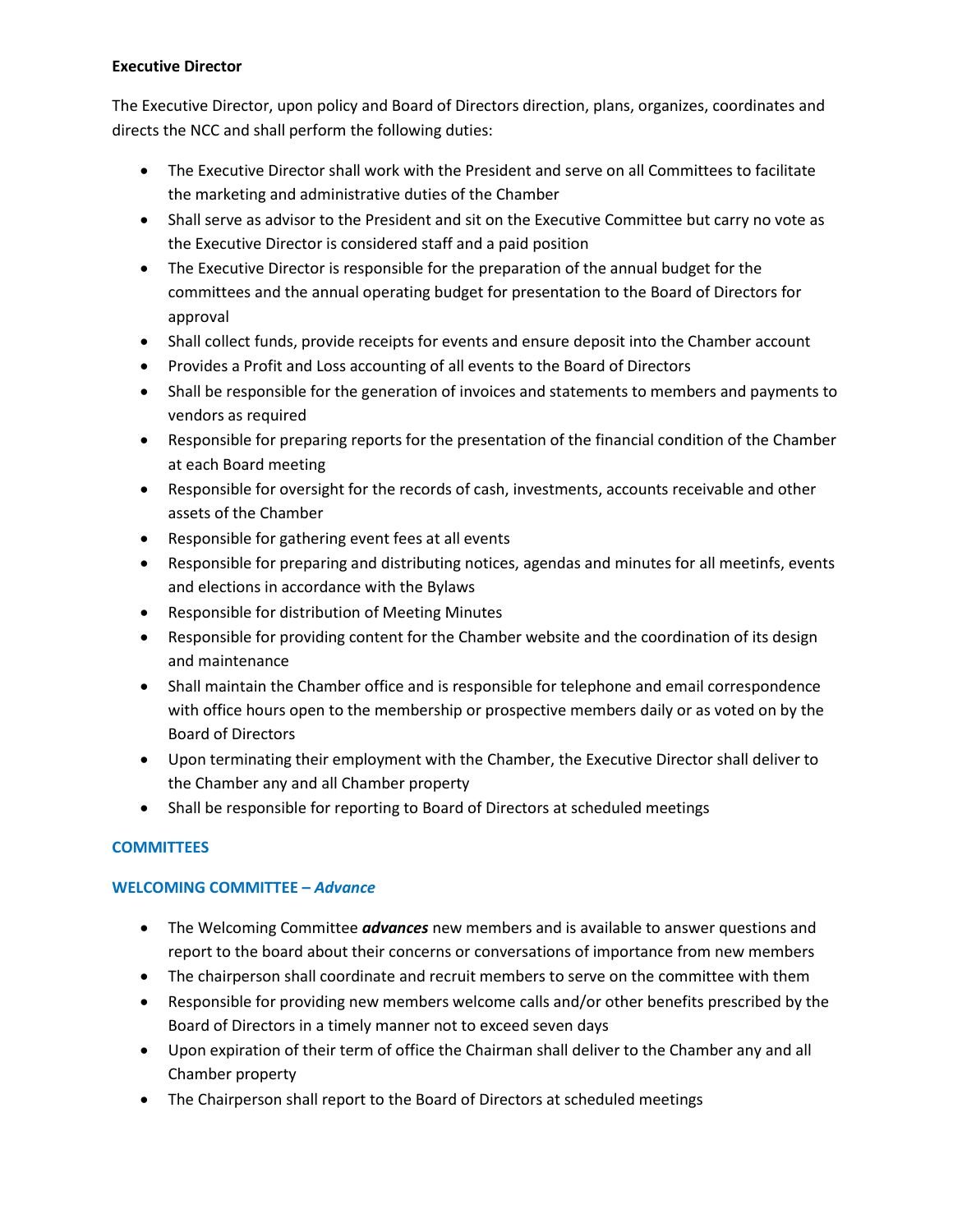## **EVENT COMMITTEE –** *Create*

- The Event Committee *creates* a favorable "business and living" environment for the membership
- The Chairperson shall coordinate and recruit members to serve on the committee with them
- The Chairperson shall co-chair the Event Committee with the Vice President
- Upon expiration of their term of office the Chairman shall deliver to the Chamber any and all Chamber property
- Shall assist the Executive Director in the preparation of marketing materials to advertise events
- The Chairperson shall report to the Board of Directors at scheduled meetings

# **MEMBERSHIP COMMITTEE –** *Cultivate*

- The Membership Committee *cultivates* the benefits of membership in the Newton Chamber of Commerce
- The Chairperson shall coordinate and recruit members to serve on the committee with them
- Responsible for designing an annual Membership Drive and coordinating with the Event Committee the implementation and success of that initiative
- Conduct visits and/or oversee regular visits of prospective members in the business community
- Responsible for maintaining a Prospect List and reporting new member prospects
- Upon expiration of their term of office the Chairman shall deliver to the Chamber any and all Chamber property
- The Chairperson shall report to the Board of Directors at scheduled meeting

# **ADVOCACY COMMITTEE –** *Promote*

- The Advocacy Committee *promotes* every member as an ambassador for the Chamber
- The Chairperson shall coordinate and recruit members to serve on the committee with them
- Focus on issues of local importance that affect the ability of our member businesses to thrive in our community
- Serve as a liaison between the members, business community and government by attending meetings and reporting to the board and the Executive Director so information can be disseminated to the membership
- Maintain an open dialogue with the community's elected representatives
- Upon expiration of their term of office the Chairman shall deliver to the Chamber any and all Chamber property
- The Chairperson shall report to the Board of Directors at scheduled meetings

# **PUBLIC RELATIONS COMMITTEE –** *Identify*

- The Public Relations Committee shall *identify* opportunities for publicity in the business community
- The Chairperson shall coordinate and recruit members to serve on the committee with them
- Prepare press releases for important events affecting the Chamber or its member businesses
- Responsible for the development of programs to promote the benefits of joining the Chamber
- Upon expiration of their term of office the Chairman shall deliver to the Chamber any and all Chamber property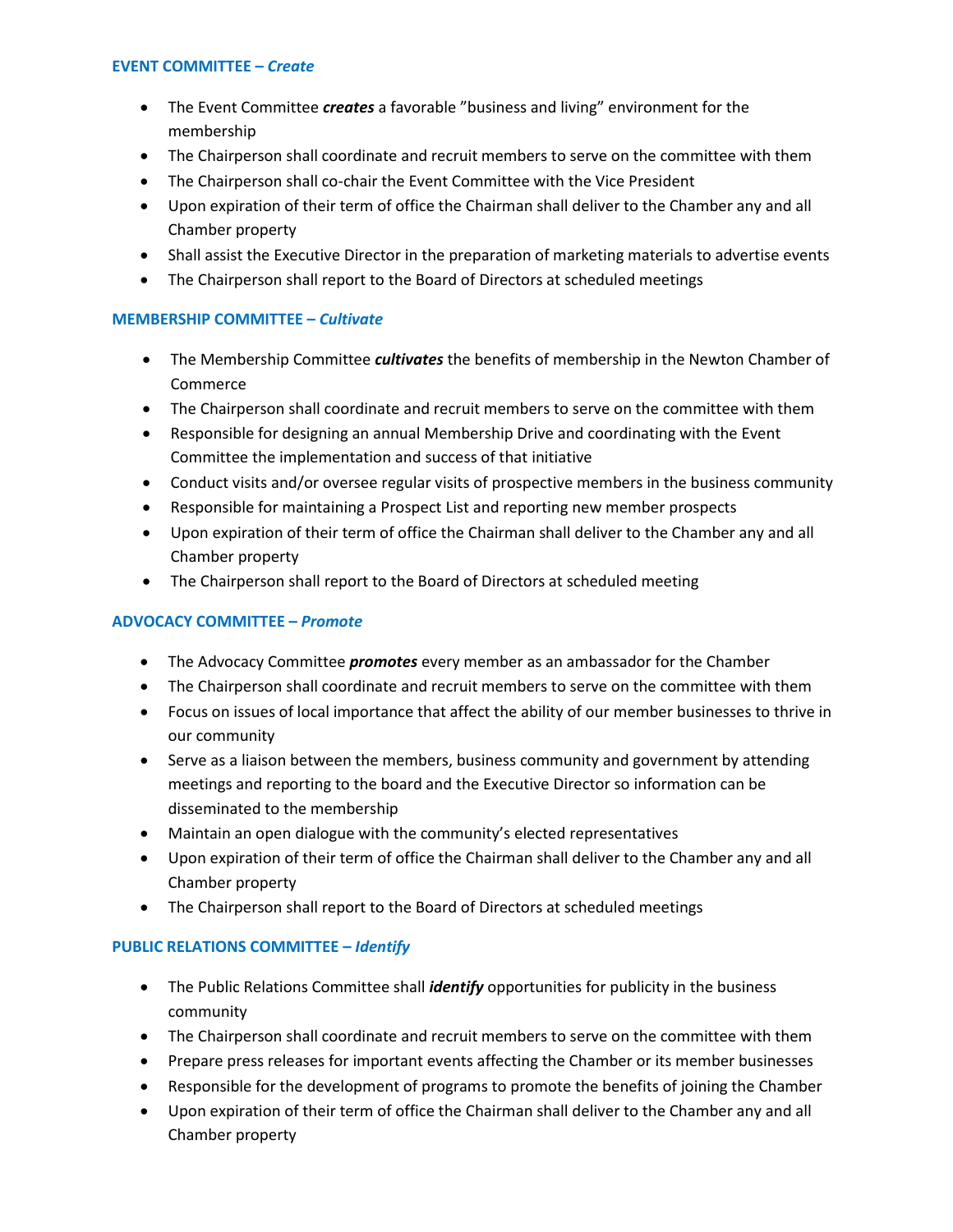- Conducts an ongoing awareness campaign in cooperation with the Event and Membership **Committees**
- The Chairperson shall report to the Board of Directors at scheduled meetings

# **NOMINATING COMMITTEE –** *Presents*

- The Nominating Committee *presents* a full slate of candidates prior to the annual election
- The Chairperson shall advertise open positions and upcoming open positions to the Board of Directors along with a list of possible candidates they have contacted
- The Chairperson shall coordinate and recruit members to serve on the committee with them
- Responsible for helping committee chairs in identifying potential committee members
- Upon expiration of their term of office the Chairman shall deliver to the Chamber any and all Chamber property
- Present candidates when any open position becomes available, including committees
- Chairperson shall report to the Board of Directors at scheduled meetings

# **Membership**

**Investment** – Dues investments are scheduled based on the size and category applicable to each member business or individual. Annual investment statements are to be issued to each member in the month that their initial investment was paid. Any non-payment of said investment by the 10<sup>th</sup> of the following month shall make the member eligible for expulsion from membership.

**Board Member Investment** – Board Members must be members of the Chamber of Commerce. Dues are payable by the  $10<sup>th</sup>$  of September or the Board Member may be subject to dismissal and replacement.

**Orientation** – All outgoing officers and committee chairpersons are obligated to orientate any incoming replacements on the duties and obligations of their positions. General information relevant to all Chamber positions will be listed in their appropriate locations elsewhere in this manual.

# **Meetings**

**Agenda** – Meeting agendas are to be set by the Chamber President or in their absence, the Vice President with the assistance of the Executive Director. The agenda shall include, but is not limited to, a call to order and opening remarks by the President, review and approval of the previous meeting and the committee reports given by the Chairpersons. Minutes shall be taken reflecting the agenda whenever possible. The Executive Director shall distribute the agenda prior to the meeting and the minutes subsequent to all Board Members.

**Meeting Minutes** – Minutes shall be recorded in writing for all meetings of the board of directors, including summary notes for executive sessions. Minutes shall be recorded in a manner as to reflect the actions, motions, and statements of the Board, without recording superfluous discussion. Committees with authority shall keep meeting minutes and provide them to the board or staff within ten days of meeting.

Minutes shall be distributed to members of the Board of Directors within 30 days of the meeting. If any audio or video recording of the meeting was made, it shall be destroyed upon approval of the minutes.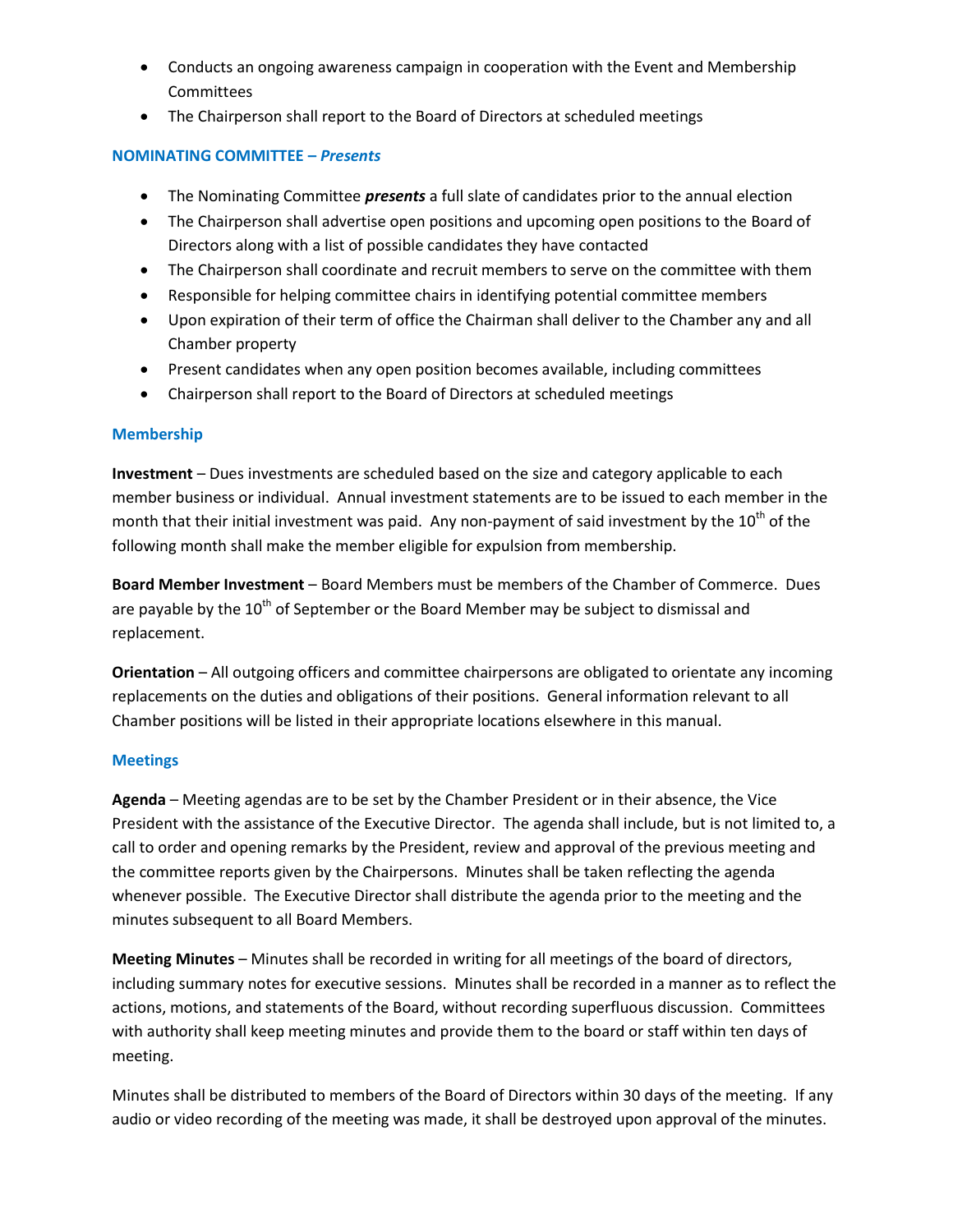If distribution is by electronic means or posted to a website, the file shall be in the format of a PDF to protect against unauthorized editing of a word processor document.

**Attendance** – It is expected of all Board Members to attend all meetings of the Board and a written attendance record is to be taken and submitted as part of the meeting minutes. Failure to attend three (3) unexcused meetings subjects a Board Member to possible dismissal and replacement. It is the duty of the President to oversee the Board for failure to perform one's duties, including attendance, but can also be brought to question by any other member in good standing.

**Excused Absences**: The following are what the Chamber deems to be excused absence:

- 1. Attended another Newton Chamber of Commerce event
- 2. Suffered a loss or are dealing with family or personal illness
- 3. Substantial health issues
- 4. Religious observance or Newton Chamber sanctioned holidays

# **Executive Session of the Board**

An executive session is defined as when the board asks non-board members to leave and goes into a closed door session. To avoid general discussion without staff or counsel present, the Board will identify the topic(s) prior to going into executive session. Some reference will be made to the topic either before entering executive session or in a report following the session; so that it is clear the board only talked germane topics. Guests must understand that the board has authority to go into executive session when it is in the best interests of the organization and may be asked to leave.

# **Office Hours and Observed Holidays**

The Newton Chamber of Commerce has office hours of 9:00 am through 5:00 pm. In the event that the Executive Director is to be out of the office for any given reason during this time period, contact information will be left on the door.

The Newton Chamber of Commerce observes the same holidays as the City of Newton, including:

- New Years Eve/New Years Day
- Martin Luther King Day
- President's Day
- Good Friday
- Confederate Memorial Day
- Memorial Day
- Independence Day
- Labor Day
- Columbus Day
- Veteran's Day
- Thanksgiving/Black Friday
- Christmas Eve/Christmas Day

# **Email Voting Policy**

In the event that a quorum is not present at a scheduled Board Meeting, or that an emergency meeting is called, the minutes of said Board Meeting will be prepared and sent out via email as soon as possible. Board Members will be asked to respond via email to the motions set forth in said minutes. Half plus one will constitute a quorum of email votes, the same as in a regularly scheduled meeting.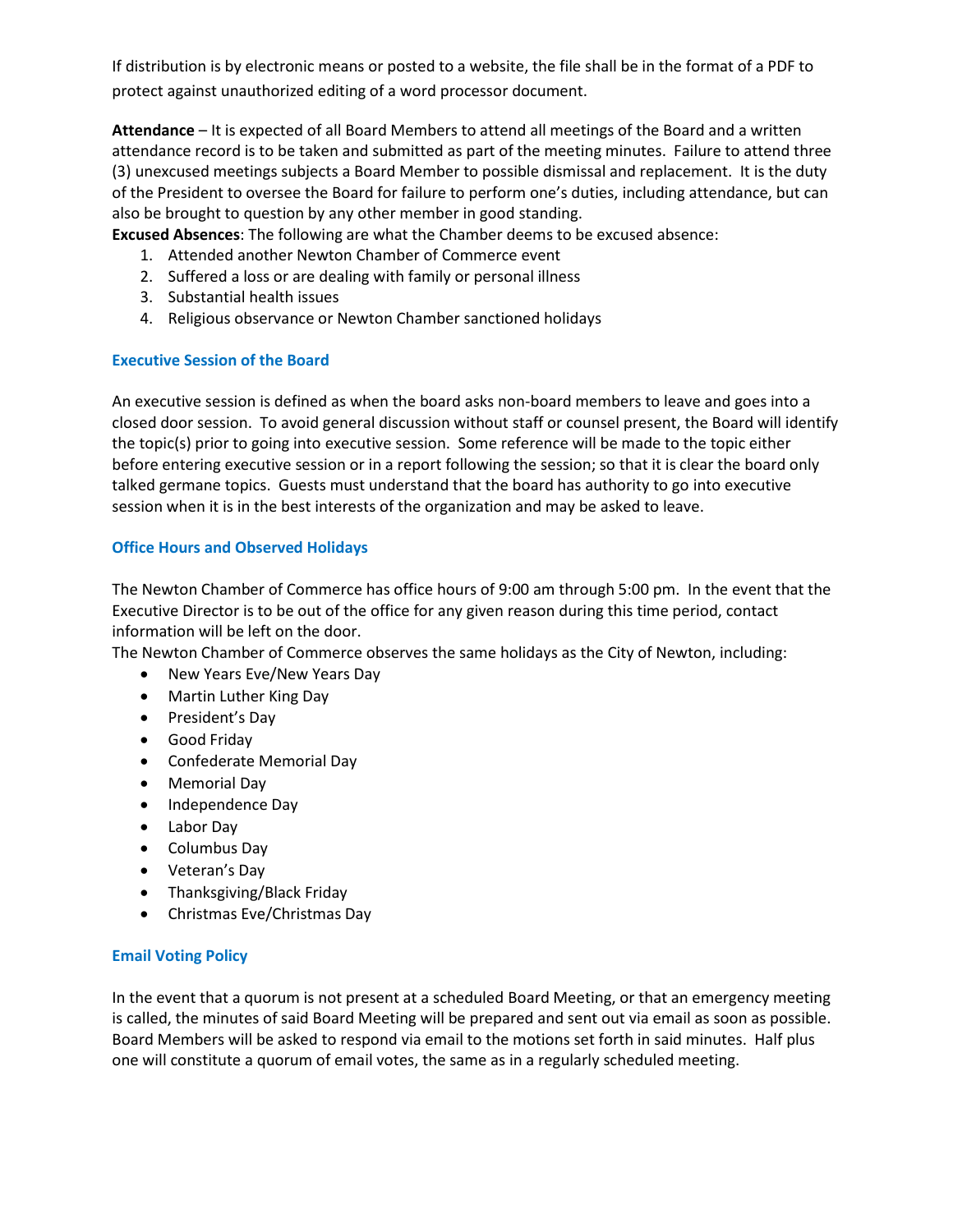## **Travel and Reimbursement Policy**

The Newton Chamber of Commerce shall reimburse all approved travel expenses that relate directly to the operation and improvement of the organization. Reimbursement for meals, supplies, etc. will be paid dollar for dollar whereas reimbursement for travel will be paid at the current mileage rate set forth by the IRS.

#### **Executive Director Evaluation Policy**

A periodic performance evaluation (not more than annually, without cause) of the Executive Director shall be a responsibility of the President of the Board and a designated subgroup, including: the President-Elect, Secretary/Treasurer, one randomly selected Board Member and one Board Member of the Executive Director's choice. The performance evaluation tool should reflect the unique aspects of managing a not-for-profit organization and the advancement of the organization's mission and strategic plan.

While the entire board may be asked to offer input, the entire board will not make up the performance evaluation committee or task force. The Board's President may conduct the performance evaluation independently so long as a final report is provided to the Executive Committee and/or Board of Directors and the Executive Director. All discussions, documents and outcomes shall remain confidential.

#### **Executive Director Compensation**

The Executive Director shall be compensated fairly based on experience, job description and comparability data demonstrating fair market value. A subcommittee of the board will review the compensation and comparability data and maintain confidentiality of salaries.

## **Antitrust Avoidance**

Because of State and Federal Antitrust laws, certain topics are not appropriate for discussion at any board, committee or function of the organization. Many of our members are competitors and any action or agreement which may eliminate, restrict, or impact competition in the marketplace could be a violation of antitrust laws. The penalties are severe for individuals and organizations.

Thus there shall be no discussion of any items that may appear to be anti competitive, including competitive practices, current or future prices, fees or charges, discount offerings, terms of service, profitability, credit terms, or refusal to deal with other industry members or partners. The board supports free enterprise and competition and strictly adheres to antitrust avoidance guidelines.

#### **Savings Reserve**

The Newton Chamber of Commerce shall maintain a reserve sufficient to ensure that operations can continue for at least three months should unexpected expenses arise or catastrophe occurs. The formula shall be an amount equal to three months of the annual operating budgeted income. The three-month savings may not be spent down without approval of 75 percent of the board. In any motion where reserves are expended, there shall be a plan to replace the expended funds within 36 months.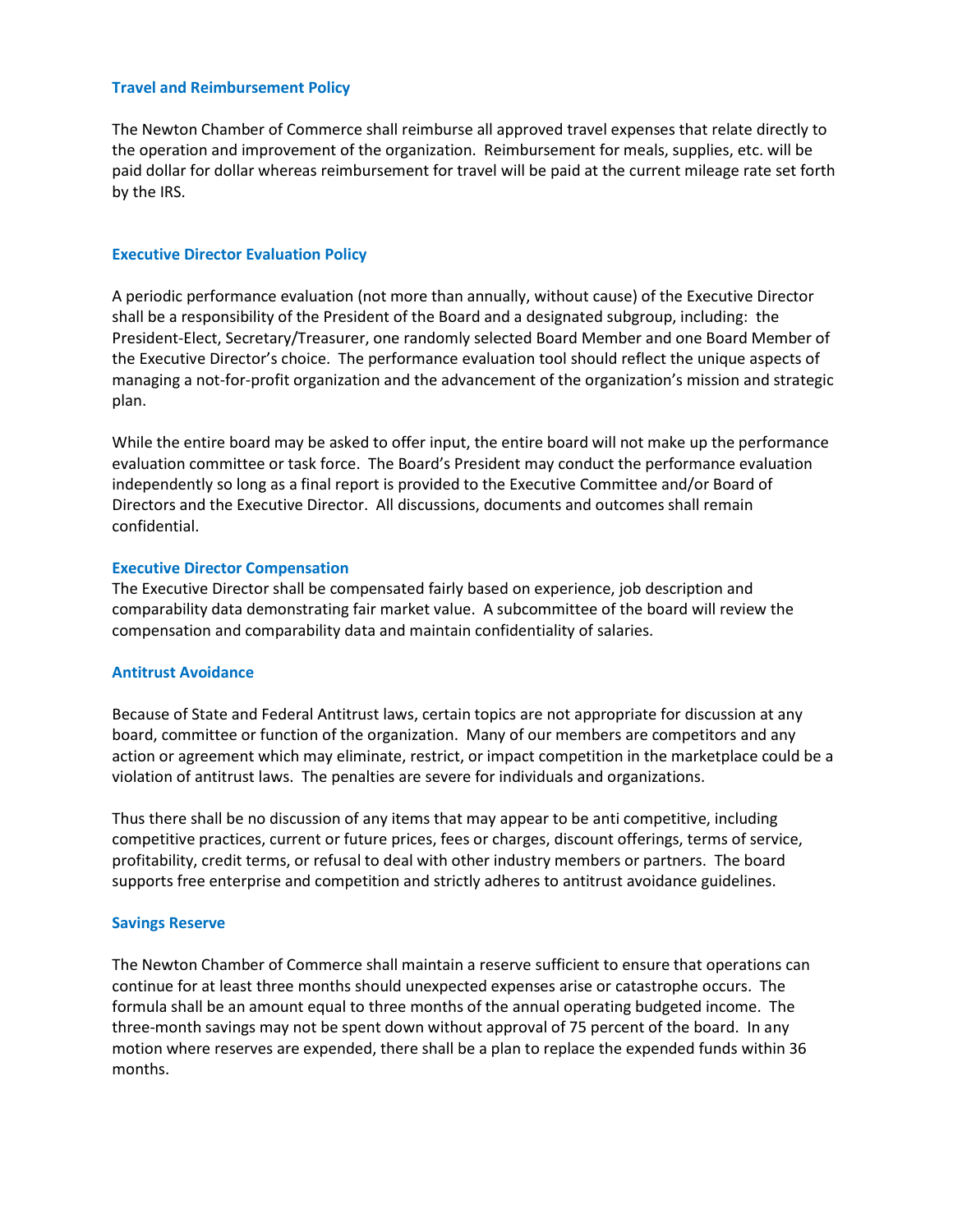## **Insurance Coverage**

Because the Board has a fiduciary duty to protect the organization and to minimize risks, at all times there shall be insurance coverage as follows:

- General Liability Insurance
- Directors and Officers Liability (D & O)
- Fiduciary Bond/Fidelity Bond

## **Record Retention**

The Newton Chamber of Commerce shall adopt a record retention/document destruction schedule based upon the recommendation of a CPA or attorney and customized to reflect the needs, activities and documents of the organization. Staff shall have the authority to organize files and remove outdated documents. The policy shall apply to digital documents as well as hard copies. No documents shall be destroyed that reflect the history of the organization.

## **Board Confidentiality**

Documents provided to the Board are provided for the purpose of governance. They are to be considered confidential. In most cases the only public records in the organization are the IRS Letter of Determination, IRS Application for Exempt Status, and IRS Information Return (Form 990).

Board Members must respect that records, discussion and decisions are confidential and should be treated as such. A Board Member that breaches the confidential nature of contracts, member discussions and contract issues shall submit his or her resignation to the President of the Board.

## **Logo Usage**

Use of the Newton Chamber of Commerce (NCC) logo is a benefit of membership. Members are encouraged to promote membership in the organization and what it stands for by using the *prescribed* logo on forms, business cards, stationery and in advertisements.

The logo, and any marks associated with the NCC are the property of NCC and are protected by State and Federal Laws. Use of the logo is contingent upon agreeing to the following licensing provisions:

- The logo is the property of NCC
- Members in good standing may use the logo on stationery and in advertising to indicate membership
- Members may not use the logo to state or imply that the NCC has endorsed their company or their company's products or services
- The logo of NCC may not be used by a member without the word "Member" incorporated into the design
- Members agree not to place the logo on their products
- Members will indemnify and hold NCC harmless for any damages, including attorney's fees, incurred by the member as a result of use of the logo
- Members agree to cease using the logo upon request of the Board of Directors or staff
- Members agree to pay NCC for all costs and attorney's fees incurred by the organization in any action against a member to enforce the terms of the license agreement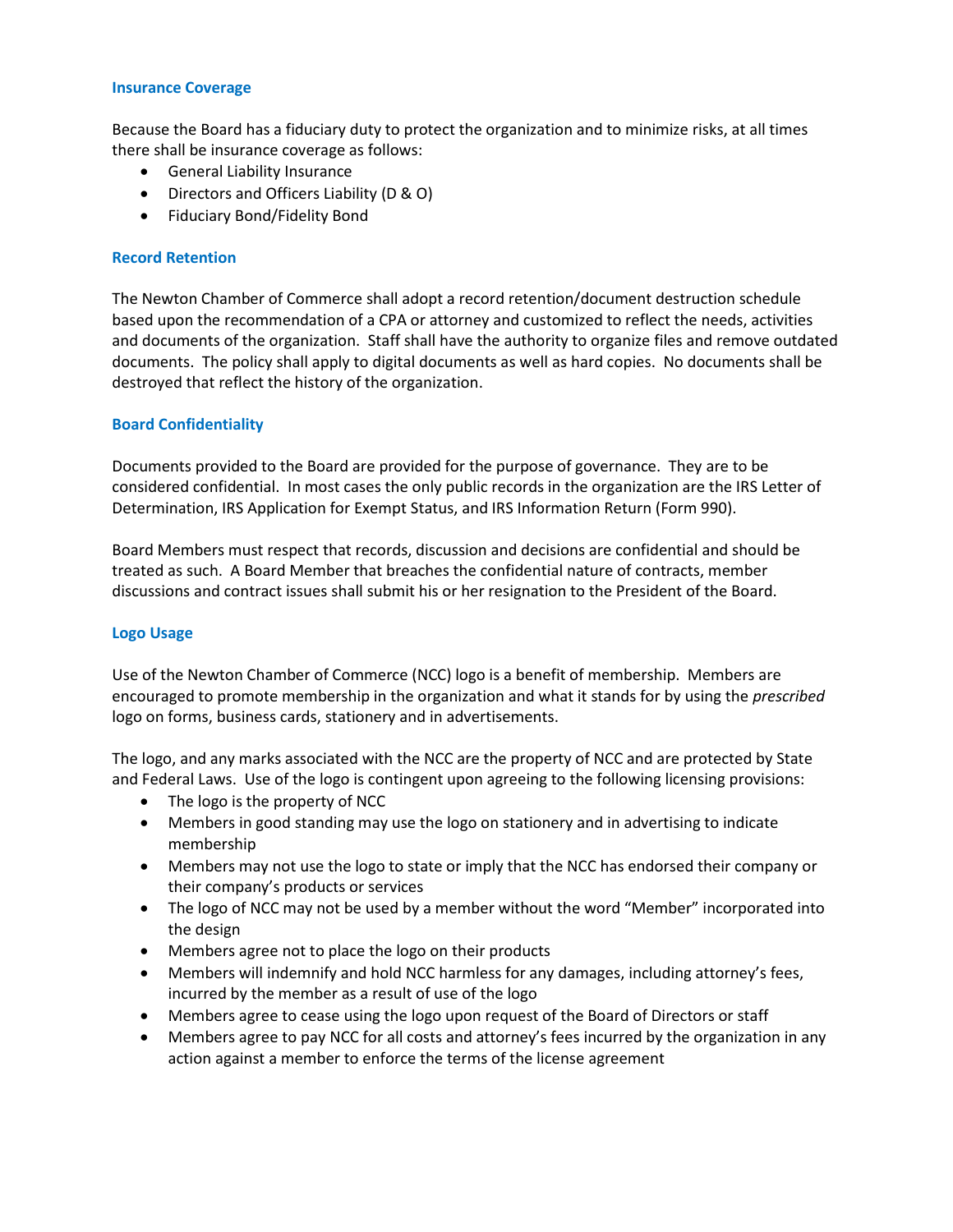#### **Whistleblower Policy**

The Board of Directors remains open to receiving information that may bring awareness to an issue or problem occurring amongst leadership, chapters and/or staff. In that light, no person shall take any action of retaliation against any person, including interference with employment, for providing accurate information to the Board or to legal authorities relating to a problem or concern in the organization. If whistleblower information is reported to the Board, a committee will be convened, with legal counsel, to evaluate to issue and make a recommendation to the Board of Directors.

## **Guests Attending Board Meetings**

Guests are not invited to convened meetings of the board without approval of the President or Executive Director in advance. If a guest, including members in good standing, attends board meetings, they will be advised that they may not speak. They will be recognized or called upon at the appropriate time on the agenda. If the board decides to go into executive session, guests will be asked to leave.

## **Public Records**

The Board of Directors follows all laws regarding access to public records. To that end, Newton Chamber of Commerce ensures access to IRS related public records to anybody who requests. Other records are not considered public. Members in good standing may request documents and the board will consider each request and the nature with how they will be shared while maintaining the integrity of the Newton Chamber of Commerce.

## **Authority of Committees**

Committees serve at the will of the Board. No committee has the authority to expend fund, contract or speak for the Newton Chamber of Commerce without specific approval from the President or Executive Director.

## **Strategic Planning**

The Board of Directors will govern strategically, with a focus on advancing the mission and long-term thinking to benefit the membership. Discussions at the board table will be framed by a strategic plan adopted or amended every three to five years. Board members are responsible for understanding and updating the plan.

## **Posting of Manual**

This manual of Policy and Procedures shall be displayed on the website for public, member business, volunteer, staff and Board view.